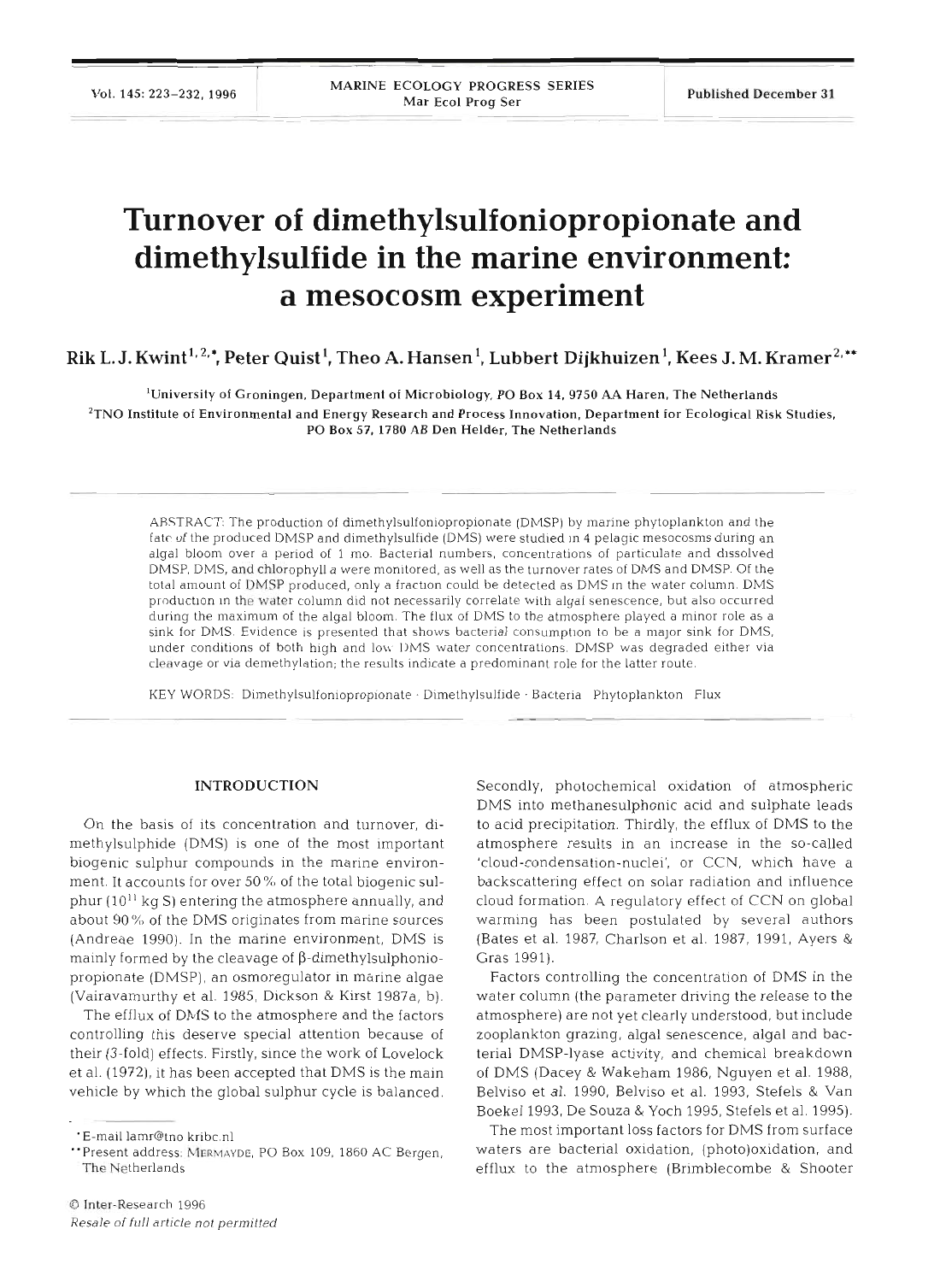1986, Kiene 1992). Bacterial DMSP demethylation may also occur, providing an alternative route for DMSP metabolism that circumvents the formation of DMS (Fig. 1; Taylor & Gilchrist 1991). Products thus formed include methylmercaptopropionate (MMPA), and mercaptopropionate (MPA). Stefels & Van Boekel (1993) showed that bacteria-free cultures of the algae Phaeo*cystis* sp. are able to convert extracellular DMSP into DMS using a DMSP-lyase enzyme; the algal contribution under field conditions is still unknown, however.

The particulate DMSP concentration in seawater shows seasonal fluctuations which correlate well with algal densities of certain species (Nguyen et al. 1988, Keller et al. 1989, Leck et al. 1990, Matrai & Keller 1994). During algal blooms, high concentrations of DMSP and DMS are reached (Leck et al. 1990, Malin et al. 1993), especially when algae such as Phaeocystis sp. or *Emiliania huxleyi* are the dominant species (Matrai & Keller 1993, Liss et al. 1994). For this reason, algal blooms may have pronounced effects on the annual global sea-air exchange of DMS. It is therefore of great importance to know what mechanisms control the DMS concentration in the watercolumn (DMS $_{water}$ concentration) under various conditions.

Kwint & Kramer (1995) could not balance the production and consumption of DMS in an earlier mesocosm study in Den Helder, The Netherlands, unless bacterial degradation was used as 'a missing sink'. In the present study, quasi-field experiments were performed in mesocosms in which an algal bloom was induced to study the fate of DMSP and the relative importance of bacterial degradation and other sinks for DMS. Mesocosm experiments have the advantages that the same water mass and planktonic community can be followed over a relatively long period under quasi-field conditions, and that the system is easily accessible for sampling. Previous studies have shown

**MSH** Efflux to the atmosphere and water temperature were measured<br>
Acrylate Denethylation<br>
Denethylation<br>
Denethylation<br>
Denethylation<br>
Denethylation<br>
Denethylation<br>
Denethylation<br>
Denethylation<br>
Denethylation<br>
Denethylation<br>
D Demethylation CH<sub>3</sub> CH<sub>3</sub>  $\overline{C}$  CH<sub>3</sub>  $\overline{C}$  Acrylate  $\overline{C}$  ately taken from this large sample. Bacterial degradation mesocosm. **MPA** 

Fig. 1 Bactenal conversions of dimethylsulfoniopropionate (DMSP). Cleavage analysis within 2 h of sampling Sam-<br>of DMSP yields dimethylsulfide (DMS) and acrylate. An alternative route for ples were filtered on glass fibre the degradation of DMSP is the demethylation via methylmercaptopropionate ples were filtered on glass fibre filter<br>MMMPA) to mercaptopropionate (MPA). Demethiolation of NMPA results in (Whatmann GF/C), extracted with 90% (MMPA) to mercaptopropionate (MPA). Demethiolation of MMPA results in methanethiol (MSH) and acrylate

that in such pelagic mesocosms replicable phytoplankton successions occurred and that the results could be extrapolated to the field situation (Kuiper 1977, 1981). Because of the high DMSP content of Phaeocystis sp., a bloom in which this species dominated was monitored.

# MATERIALS AND METHODS

Mesocosms. The quasi-field experiments were carried out in 4 similar, free-floating, pelagial mesocosms as used by Kwint & Kramer (1995). The same experimental setup was used for all 4 systems except for the presence of sediment traps in mesocosms 1 and 2. The sediment traps (perspex cylinders (diameter 7.4 cm, height 20 cm) were mounted in a rigid PVC frame, at water depths of 0.5 and 2 m and were emptied daily. Results obtained from the sediment traps in the experiments are described in detail by Osinga et al. (1996). Two days before commencement, the mesocosms were installed in the Den Helder harbour, The Netherlands. The mesocosms consisted of large plastic bags (polythene/polyamide 2-layered foil), each with a diameter of 72 cm and an approximate depth of 3.2 m, thus having a volume of about 1300 l. The mesocosms were simultaneously filled with water from the Marsdiep (The Netherlands) tidal inlet on April 14, 1993, according to Kwint & Kramer (1995). On Day 0, 40  $\mu$ M nitrate and 6  $\mu$ M phosphate were added to restore the levels of these nutrients to the winter levels in the nearby Marsdiep, thereby ensuring high planktonic growth For 35 d almost daily representative samples were taken for the analysis of chlorophyll  $a$  (chl  $a$ ), DMSP DMS, and nutrient concentrations.

Analysis. Water samples were collected in a depthtransect through the bags using a 3 1 glass bottle and a

> peristaltic pump with teflon tubing The oxygen concentration, pH, Secchi depth, particle data (Coulter Counter) incubation experiments were immedi-

> *Chl a:* Subsamples were stored in 1 1 polyethylene bottles in the dark until acetone and analyzed by spectropho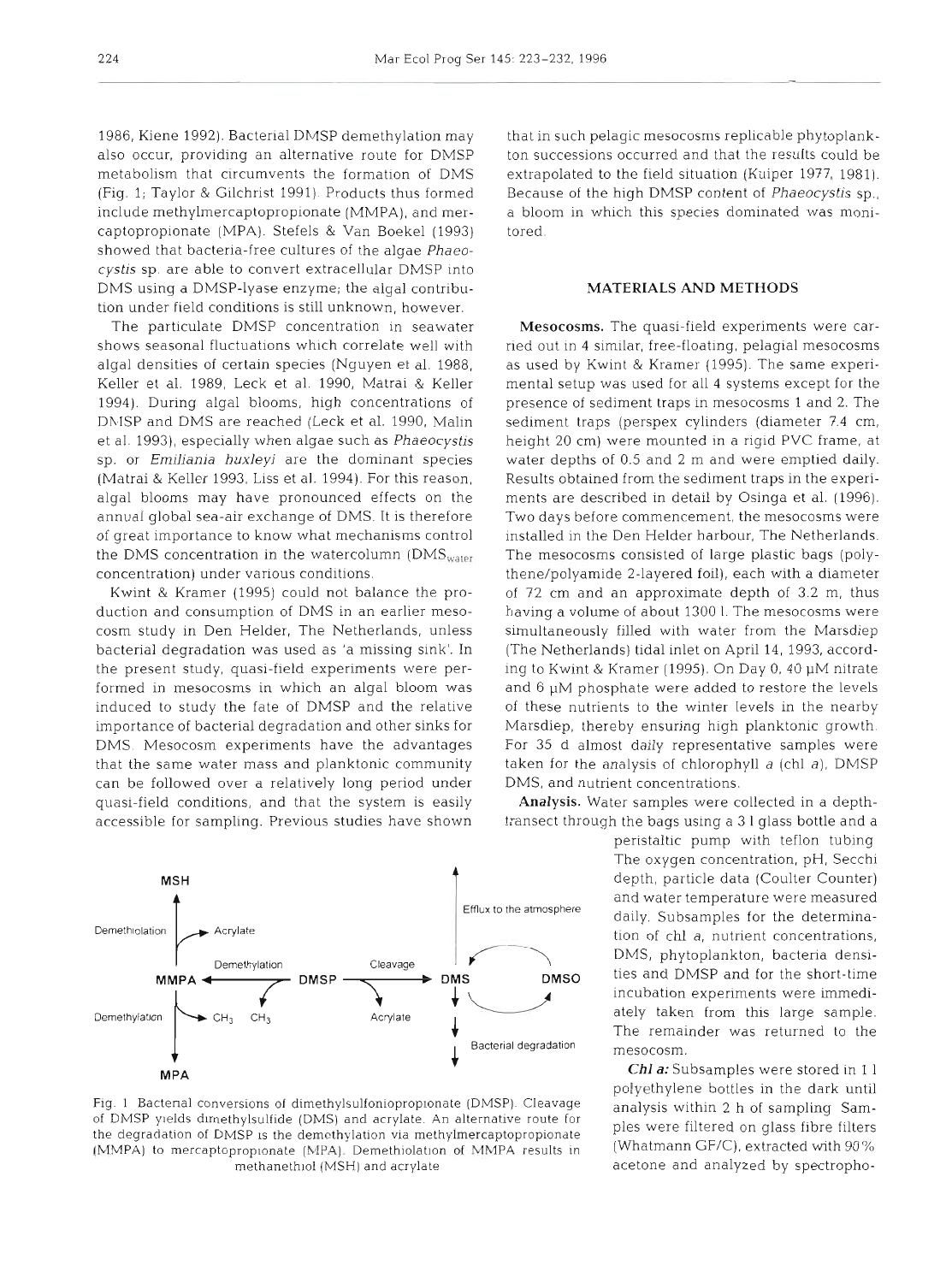tometry according to standard procedures (Parsons et al. 1984).

*Nutrient concentrations:* Subsamples were stored deep-frozen (-25°C) until analysis for orthophosphate, ammonia, nitrate, nitrite and reactive silicate, using a 'Technicon' auto-analyzer (Parsons et al. 1984).

*DMS:* Subsamples were taken in amber 100 m1 glass-stoppered bottles and stored on ice. To check for losses during storage, occasionally duplicate samples were taken for DMS and DMSP and analyzed with an interval of about 1 h. No obvious losses of particulate  $DMSP$  (DMSP<sub>0</sub>), dissolved DMSP (DMSP<sub>d</sub>) or DMS were detected. The samples were processed immediately after returning to the laboratory, usually within 4 h of sampling.

A gas-stripping cryotrapping method was used to concentrate the DMS samples (Kwint & Kramer 1995). DMS was analyzed according to Lindqvist (1989) on a Varian 3700 gas chromatograph equipped with a capillary linear plot column and a photoionization detector using hydrogen as the carrier gas. Calibration was performed using DMS permeation tubes in a dynamic dilution system. Quantitative analysis of DMSP was possible after its alkaline conversion to acrylate and DMS (Dacey & Blough 1987). Gravity filtration (Whatmann GF/C filters) was used to separate DMSP<sub>p</sub> from DMSP<sub>d</sub> (Stefels & Van Boekel 1993).

*Phytoplankton:* Samples preserved with Lugols Iodine were counted and identified by inverted microscopy. At least 20 fields were counted per sample (magnification  $400\times$ ).

*Zooplankton:* Samples were taken twice weekly with a 3 m long PVC pipe, equipped with a ball valve at the end, according to Kuiper (1981). In total, 35 1 per sample were filtered over a 55 µm mesh-sized nylon filter and immediately fixed with neutral buffered formalin. The filtered water was returned to the mesocosm. Zooplankton were counted and identified microscopically in a 1 m1 chamber Copepods were subdivided into adult copepods, copepodites and nauplii.

*Bacteria:* Samples for the estimation of total bacterial numbers and DMS consuming bacteria were taken 3 times per week from 2 mesocosms (1 and 3). Total bacterial cells were counted by epifluorescence microscopy (Hobbie et al. 1977). The filter-fixed cells were incubated for 10 min in the dark using bisbenzimide (10  $\mu$ M) (T A. Hansen pers. comm.) instead of acridine orange. For the quantiflcation of the DMS oxidizing population a most probable number (MPN) method was used (De Man 1975). Bacteria were incubated on <sup>a</sup>mineral medium with DMS as the only carbon source. The medium used for the triplicate 10-fold dilution series ( $10^{-3}$  to  $10^{-9}$ ) consisted of 5 µm-filtered autoclaved seawater supplemented with 37.4 mM NH4CI, 16.5 mM **2-bis[2-hydroxyethyllamino-2-[hy-** droxymethyl]-1,3-propanediol, 1 mM KH<sub>2</sub>PO<sub>4</sub> and<br>0.2 mM FeNH<sub>4</sub>-citrate (Janvier et al. 1985). The dilu-<br>tion series was incubated in an atmosphere of DMS in<br>the dark at 25°C for 4 wk. The added amount of DMS<br>resulted in

**Isolation of DMSP-utilizing bacteria:** To determine<br>the bacterial population diversity, subsamples from the<br>mesocosms were directly spread on solid agarose<br>plates [15 g agarose MP  $l^{-1}$  (Boehringer Mannheim,<br>Germany), w

**DMSP and DMS conversion rate estimation:** Sam-<br>ples for the duplicate estimation of obetraial DMSP and<br>DMS conversion rates were taken twice weekly from<br>mesocosm 1. Incubation took place in the dark at the<br>in situ temper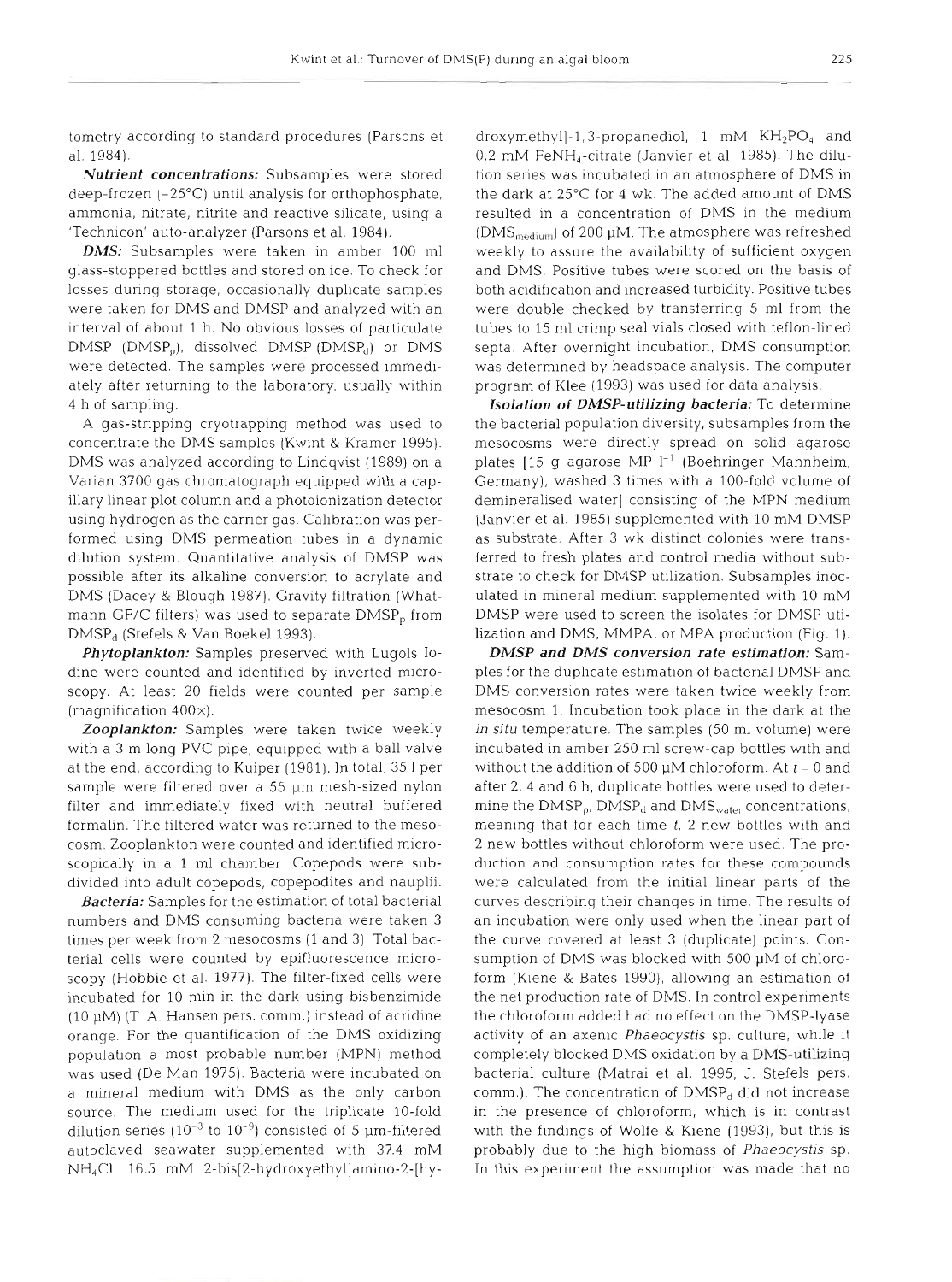DMSP, was produced by phytoplankton during the **RESULTS AND DISCUSSION**  6 h incubation in the dark.

*Flux:* The DMS flux to the atmosphere was calcu- **Plankton development** lated on the basis of the model of Liss & Merlivat (1986), taking actual water temperature and wind- After sampling started at Day 0, it took 5 d for the speed, obtained from a nearby meteorological station algae already present in the water column of the meso- (within 1 km distance), into account. The concentration cosms to settle. These algae appeared unable to stay of DMS in the air (DMS<sub>air</sub>) was insignificant compared buoyant in the less turbulent environment of the mesoto the concentration in the water column (A. Baart cosms and as a result sedimentation took place. Fig 2 pers. comm.) and therefore could be ignored in the shows the chl *a* and the DMS<sub>water</sub> concentrations tocalculation. gether with *Phaeocystis* sp, cell density with time. The

obtained from Merck (PA quality). The HCl salt of elevated levels of  $DMSP<sub>d</sub>$  and DMS concentrations DMSP was synthesized according to Chambers et al. (Figs. 2 & 3). (1987). Its identity and purity were checked by melting A bloom dominated by *Phaeocystis* sp., a DMSP point determination, proton NMR, and after alkaline producing species, started to develop from Day 10 conversion to DMS, by comparison to a DMS standard. onwards. After a peak at around Day 18 (up to 150  $\times$ The bisbenzimide used was Hoechst dye 3258.  $10^6$  cells  $1^{-1}$ ) the bloom collapsed at around Day 22.



Fig. 2. Development of the DMS<sub>water</sub> concentration  $(A, -)$ , chl a concentration  $(\blacksquare, ---)$  and *Phaeocystis* cell density  $(\lozenge, ---)$  during the algal bloom: **(A)** mesocosms 1 and 2 with sediment traps; (B) mesocosms 3 and 4 without sediment traps. Points show measurements and lines show averages between duplicate mesocosms

Reagents and chemicals. DMS and acrylate were settling of algae during the initial days gave rise to

This was indicated by a decrease in the *The collapse was*<br>*The collapse was*<br>*The companied by pitrogen depletion* **as A**accompanied by nitrogen depletion; a<br>**A**<sup>400</sup> decrease from 100 to about 1 uM NO<sub>2</sub> decrease from 100 to about 1  $\mu$ M NO<sub>3</sub> was observed, suggesting that nutrient<br>  $\frac{65}{52}$  limitation rather than zooplankton graz-<br>
ing had caused the collapse. Diatoms,<br>
mainly *Nitszchia* sp., were present in<br>
only moderate numbers (1 to  $3 \times 10^6$  cells<br> 300 J<sub>1</sub> limitation rather than zooplankton graz-<br>ing had caused the collapse. Diatoms, **6** mainly *Nitszchia* sp., were present in only moderate numbers  $(1 \text{ to } 3 \times 10^6 \text{ cells})$ 200 and the low silicate concentrations,<br>  $\frac{1}{2}$  and the low silicate concentrations,<br>  $\frac{1}{2}$  which were just above the detection<br>  $\frac{1}{2}$  limit (1 µM)<br>
The sedimentation of algae in the first which were just above the detection  $100 \frac{5}{3}$  limit (1 pM)

*<sup>5</sup>*The sedimentation of algae in the first week coincided with a DMS peak that was about 300 nM at Days 4 and 5. The  $\text{DMS}_{\text{water}}$  concentration was up to 50% of the amount of DMSP that could be detected during the first 7 d of the experiment. Whether DMS during this period originated from algal or bacterial DMSPlyase activity remains unclear. When both the efflux of DMS to the atmosphere and the bacterial consumption are taken into account, it seems likely that during this first DMSP peak most of the DMSP present in the water column was converted to DMS. The high DMS concentrations may be an effect of the density of the bloom induced, which practically consisted of a monoculture of the algae *Phaeocystis* sp. These high concentrations may also occur occasionally in the field during dense *Phaeocystis*  sp. blooms in the Southern Ocean and North Sea (Crocker et al. 1995, S. Turner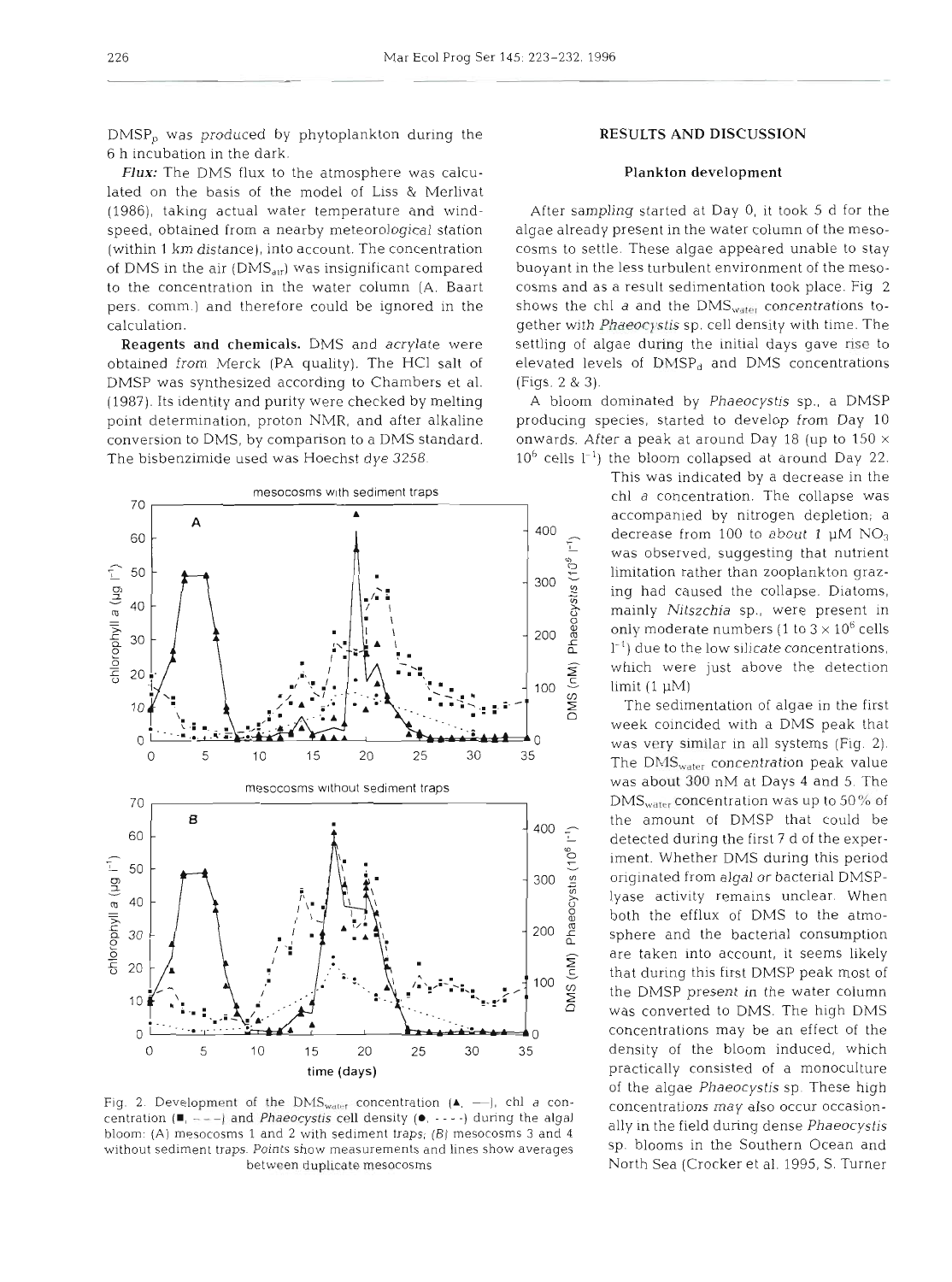

chl a ratio for the 4 mesocosms. (A), (C) and (E):<br>
mesocosms 1 and 2 with<br>
sediment traps; (B), (D)<br>
and (F): mesocosms 3 and<br>
4 without sediment traps.<br>
(A) and (B): particulate<br>
DMSP concentration; (C)<br>
and (D): dissolved DMSP<br>
concentration; (

pers. comm.). From about Day 8 the  $DMS<sub>water</sub>$  concentration reached its base level again (about 4 nM). In mesocosms **3** and 4 (without sediment traps), the  $\rm{DMS}_{water}$  concentration started to rise at Day 14, reaching a value of approximately 400 nM at the same day of the maximal chl a concentration (Day 17), after which the DMS<sub>water</sub> concentration decreased to a value of about 4 nM DMS at Day 24. The mesocosms with sediment traps (1 and 2) showed a much more rapid rise (Day 18 and 19) and fall (Days 20 to 23) in the concentration of  $\text{DMS}_{\text{water}}$ . The chl a peak was reached at Day 22. This substantial difference between mesocosms with and without traps remains to be explained. It is discussed in more detail in Osinga et al. 1996. Towards the end of the experiment the  $\rm{DMS}_{\rm{water}}$  concentration remained at a value of about 4 nM. From Fig. 2 it is evident that the second release of DMS started well before the *Phaeocystis* sp. bloom reached its maximum. This is consistent with our results ob-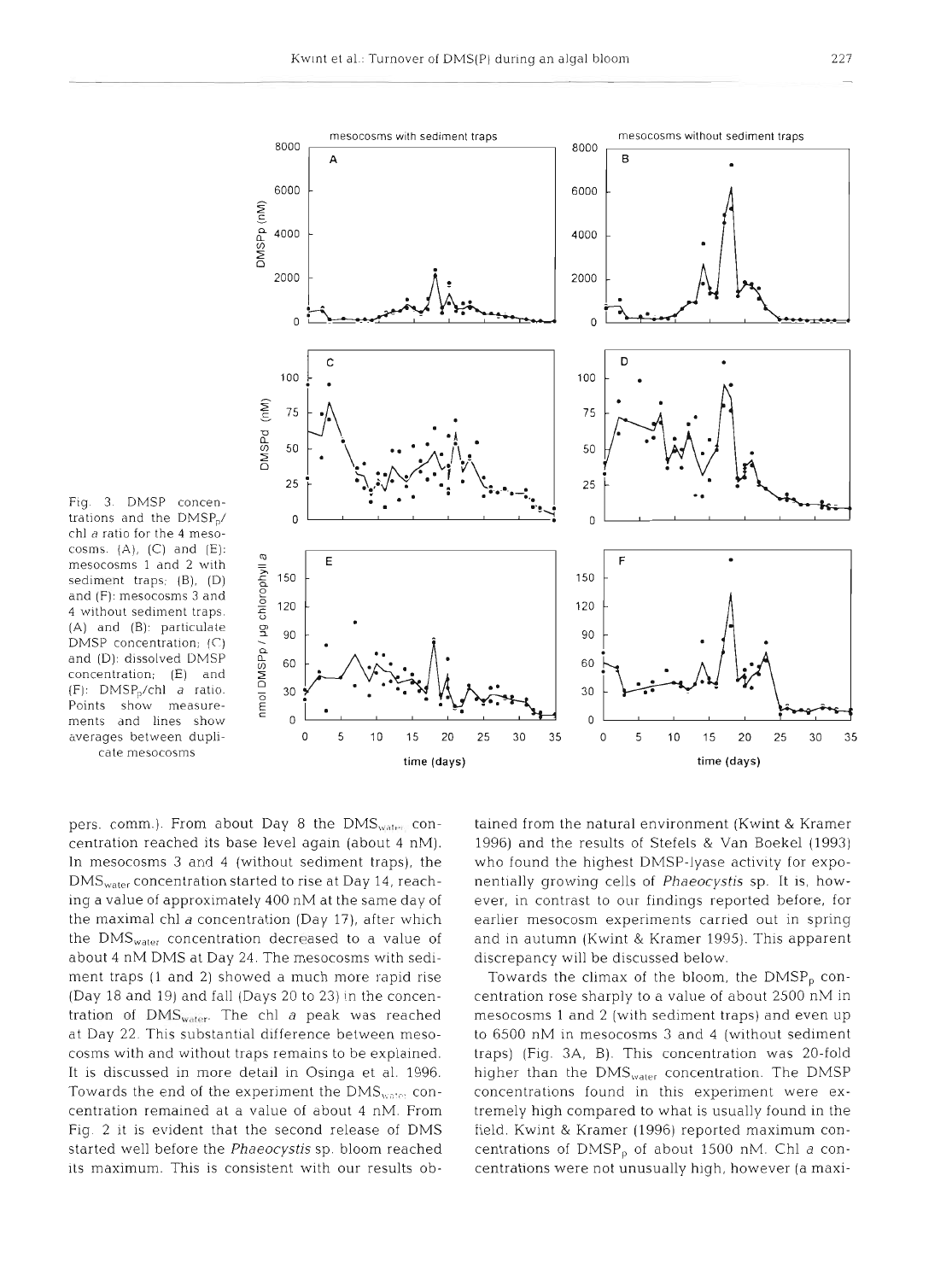250

200

A

mum of about 60  $\mu$ g l<sup>-1</sup> in the mesocosms compared to 65  $\mu$ g l<sup>-1</sup> during the field monitoring). The plankton bloom in this experiment consisted of an almost monoculture of *Phaeocystis* sp., which was not the case in the field.

The  $DMSP<sub>p</sub>/chl$  a ratio varied around a value of 50 to 60 nmol DMSP pg chl *a-'* (Fig. 3E, F), with its highest values coinciding with the  $\rm{DMS}_{water}$  maxima. In general the amount of  $DMSP<sub>p</sub>$  reflected the number of *Phaeocystis* sp. cells (Fig. 2). A maximum DMSP<sub>p</sub>/ chl *a* occurred at around Day 18, just before the end of the phytoplankton bloom, which agrees well with the results of Matrai & Keller (1993) who described a maximum DMSP content and release of DMS at the maximum of a bloom of *Emiliania huxleyi* in the Gulf of Maine.

Towards the end of our experiment where *Phaeocystis* sp. became less important, the DMSP,/chl *a* ratio decreased to about 10 nmol  $\mu g^{-1}$ . These ratios are comparable to the DMSP/chl a ratios found under natural conditions in this area. During a *Phaeocystis*  sp. bloom in the Marsdiep (The Netherlands) tidal inlet, Kwint & Kramer (1996) found a ratio of approximately 20 nmol DMSP pg chl *a-'* that decreased to 12 nmol DMSP µg chl a<sup>-1</sup> after the bloom had declined. We observed the general trend that a decrease in the  $DMSP<sub>p</sub>$  concentration coincides with an increase in the  $\text{DMS}_{\text{water}}$  concentration, although this is true only in a qualitative sense. The  $DMSP<sub>d</sub>$  concentration appeared to be highly variable during the entire experiment, although there was a trend of a decrease from 100 nM  $DMSP<sub>d</sub>$  at the start of the experiment to about 10 nM  $DMSP<sub>d</sub>$  at the end, with some elevation during the  $DMS_{water}$  peaks (Fig. 3C, D).

Interestingly, the increase in the DMS<sub>water</sub> concentration following the decrease in  $\text{DMSP}_{p}$  over the first 5 d represented about 50% of the DMSP<sub>p</sub> lost, while during the decline of the major bloom (Days 18 to 25) DMS accumulation accounted for only 5% of the  $\text{DMSP}_p$  lost. The differences in the 2 periods cannot be accounted for by accumulation of  $\text{DMSE}_{d}$  (Fig. 3C, D). This indicates either that in the first period a lesser turnover of DMS occurred, or that during the second bloom demethylation had a larger contribution to the degradation of DMSP than cleavage.

Maximum numbers of the copepod *Temora longicornis* occurred before the maximum of chl *a,* and corresponded with the onset of maximum DMS release into the water column (Fig. 4). Differences between mesocosms with and without sediment traps did occur. Mesocosms without sediment traps (Fig. 4B) had lower copepod numbers (ca 100 vs 150  $\mu$ <sup>-1</sup>) and high numbers of rotifers and rotifer eggs were found in the first 2 wk of the experiment. The zooplankton may have stimulated  $DMSP<sub>d</sub>$  formation by feeding on the algal



 $mora$   $longicornis,$   $(\blacklozenge)$  <code>tintinnids.</code>  $(\blacksquare)$  <code>rotifers.</code> (A) mesocosms 1 and 2 with sediment traps; (B) mesocosms 3 and 4 without sediment traps. Points show measurements and lines show averages between duplicate mesocosms. Note different scales

cells (Dacey & Wakeham 1986, Belviso et al. 1990, 1993, Hansen & Van Boekel 1991, Hansen et al. 1994). However, the maxima of the zooplankton densities appear to have no direct relation to the accumulation of  $\text{DMSP}_d$  and  $\text{DMS}_{water}$ .

Our experiment shows that in the mesocosms used, replicable results can be obtained concerning the course of the algal bloom, the production of DMSP and the release of DMS into the water column. The differences in the results between mesocosms with and without sediment traps may be explained by different resuspension of sedimented material. Due to the rigid sediment traps, the water column in those mesocosms with traps may have been less well mixed than in those without. The result was that less material was mineralized in the water column, explaining a less pronounced phytoplankton bloom, as well as the difference in zooplankton composition and sequence.



600

500

 $\epsilon$ 400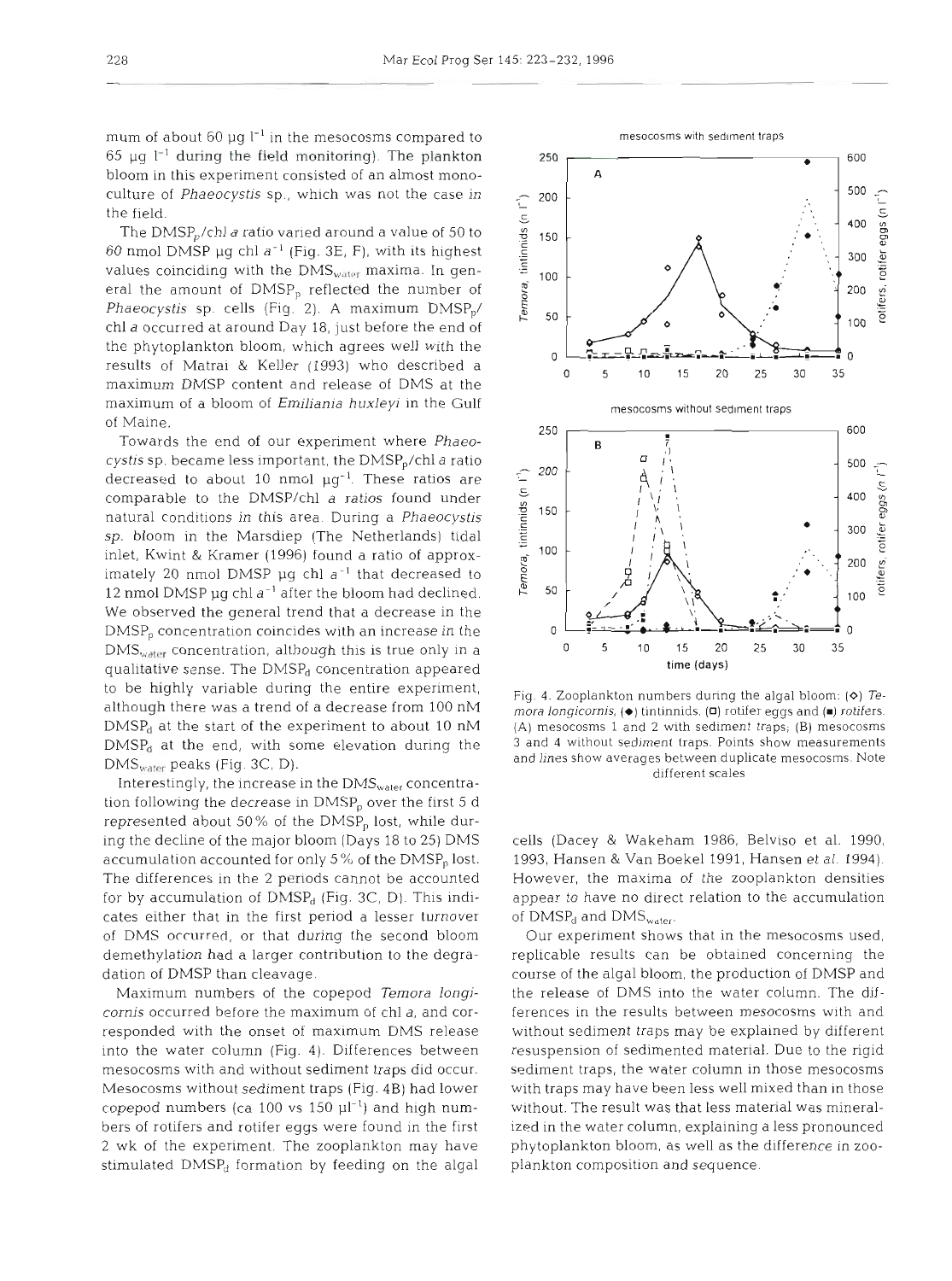Mesocosms are thus useful for studying the mechanisms controlling the turnover of DMSP and DMS. However, in mesocosm experiments the timescale of a phytoplankton bloom is compressed in time 2 to **3**  times (Kuiper 1977). As the zooplankton bloom is restricted by the development of their different larval stages, the interrelations of phyto- and zooplankton can be seriously affected.

The total bacterial population density peaked twice during the mesocosm experiment, possibly due to the increase of particulate and dissolved organic matter originating from senescent algae (Fig. 5). The bacterial population had a base level of  $2 \times 10^9$  cells  $l^{-1}$  and peaks of  $8 \times 10^9$  and  $6 \times 10^9$  cells  $l^{-1}$  at Days 16 and 26, respectively. The relatively moderate increase in bacterial numbers between base level and peaks (only 4-fold) was already pointed out by several authors for a broad range of pelagic environments (as reviewed by Thingstad 1987). They proposed a mechanism where a strict regulation of bacterial densities would occur caused by viruses or predators such as nanoflagellates in pelagic systems.

The DMS-utilizing bacteria, as determined by MPN method, constituted only a small fraction of the total bacterial population density (note the difference in scales in Fig. 5). The DMS-utilizing bacterial population started to grow shortly after the  $\rm{DMS}_{water}$  maximum. It peaked only after the second DMS peak with a maximal density of  $5 \times 10^6$  cells  $1^{-1}$  at Day 26. From laboratory studies (data not shown) we know that there is a long lag-phase for bacteria to switch to DMS utilisation. The delay in response can also be explained by the low growth rate of most marine heterotrophic strains (Thingstad 1987). The observation that there are only few DMS-utilizing bacteria during the first 5 d of the experiment may account for the relatively high  $\text{DMS}_{\text{water}}$ concentration in relation to the available DMSP<sub>p</sub>.

## DMSP cleavage versus demethylation

In order to elucidate the role of DMSP-utilizing bacteria, subsamples collected from the mesocosms on 4 different days were incubated in the laboratory. The variables are summarized in Table 1. In addition to the  $\text{DMSP}_p$  and  $\text{DMSP}_d$  concentrations, the estimated  $\text{DMSP}_p$ conversion rates are presented. The turnover rates  $(V)$ are subdivided into turnover by cleavage and demethylation. Finally, the turnover time  $(\tau, \text{ in d})$  was given by the ratio of concentration to turnover rate. A high number thus indicates a slow turnover.

It appears that at Day 7, where a rather low concentration of DMSP is available (and possibly also a low number of DMSP-utilizing bacteria), the process of demethylation was the most important.

It was assumed that no increase in  $DMSP<sub>p</sub>$  would occur in the dark during the incubation experiments. This assumption was found to be not completely true, however. In some experiments an increase was detected. Quantification was not possible as the increase was the net result of production and consumption. The increase in DMSP, may be due to intracellular accumulation of DMSP<sub>d</sub> by bacteria (Ledyard & Dacey 1994), or to the actual production of  $DMSP<sub>p</sub>$  by algae in the dark (J Stefels pers. comm.). As a result, the net decrease in  $DMSP<sub>d</sub>$  can be underestimated. The turnover of DMSP<sub>d</sub> by demethylation was calculated by subtracting the net increase in DMS from the net  $DMSP<sub>d</sub>$  decrease, leading to an underestimation of the importance of demethylation, also because some DMS may have been consumed during the incubation. Due to the large headspace in the incubations, up to 28% of the DMS formed during the incubation may have been lost on sampling a bottle. As a different bottle was used for each point on the incubation curves, the results were not influenced in a relative sense.



Fig. 5. Average bacterial numbers measured during the experiment in rnesocosms 1 and 3. Total bacteria **(0)** and most probable number of DMS-utilizing bacteria (MPN DMS; .). Note different scales

Table 1. DMSP concentrations ([DMSP<sub>o</sub>] and [DMSP<sub>d</sub>]), DMSP conversion rates (4 DMSP,, and **A** DMSP,,), turnover rates by cleavage ( $Y_{\text{clearage}}$ ) and demethylation ( $Y_{\text{demethylation}}$ ), turnover time by cleavage  $(\tau_{Cl})$  and demethylation  $(\tau_{Dm})$  and the ratio  $\tau_{\text{c}}$ <sub>1</sub>/ $\tau_{\text{Dm}}$ 

| Parameter                  | Unit        | Day      |           |          |  |
|----------------------------|-------------|----------|-----------|----------|--|
|                            |             |          | 24        | 31       |  |
| [DMSP <sub>p</sub> ]       | nM          | 5.2      | 501.8     | 167.1    |  |
| [DMSP <sub>d</sub> ]       | nM          | 25.9     | 54.9      | 21.4     |  |
| $\Delta$ DMSP <sub>p</sub> | $nM d^{-1}$ | 39.0     | $-795.0$  | 682.0    |  |
| $\Delta$ DMSP <sub>a</sub> | $nM d^{-1}$ | $-35.0$  | $-1529.0$ | 29.0     |  |
| V <sub>cleavag</sub> .     | $nM d^{-1}$ | 0.0      | 21.0      | 47.0     |  |
| Wiemethylation             | $nM d^{-1}$ | 35.0     | 1508.0    | 0        |  |
| $\tau_{\text{Cl}}$         | d           | $\infty$ | 2.6       | 0.5      |  |
| $v_{\rm lim}$              | d           | 0.8      | O         | $\infty$ |  |
| $\tau_{Dm}$                |             | $\infty$ | 70.0      | 0        |  |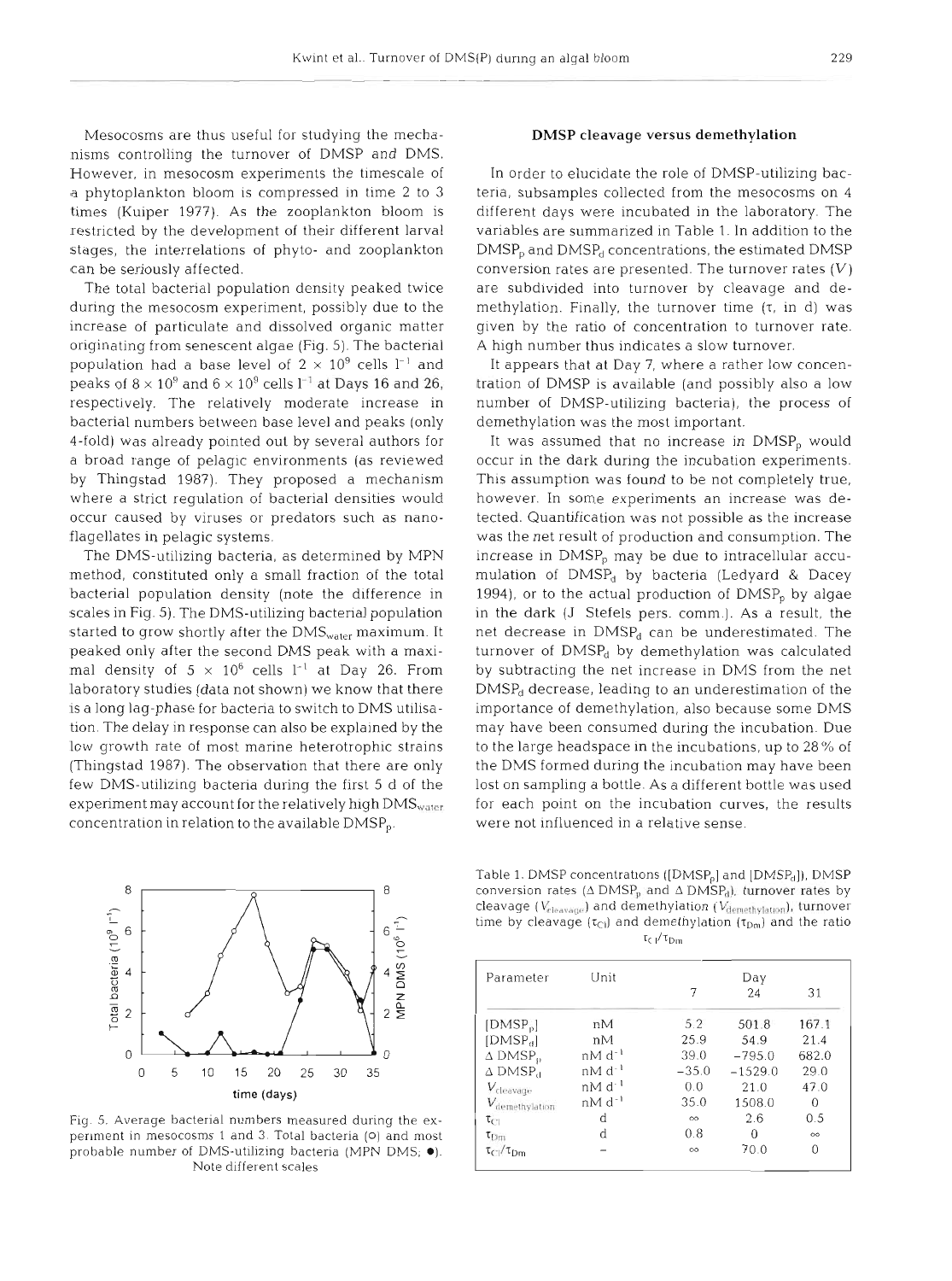variety of bacteria, using either of the 2 routes shown cases chloroform may cause a release of DMSP<sub>d</sub> and in Fig. 1. The inoculation of DMSP agarose plates with stimulate DMS production leading to an overestimasubsampled seawater from the mesocosms resulted in tion of the DMS consumption by a factor of about 2. In a broad spectrum of morphologically different, colony our experiments, the estimated bacterial DMS contypes. Some of them (less than *5%))* were agarolytic, sumption was a factor 10 or more important than the but most of them were found to be positive for flux to the atmosphere, so we can still conclude that DMSP utilization. Fourteen different strains were non- bacterial degradation, rather than atmospheric flux, is randomly selected (based on colony types) and char- a main sink for DMS. acterized. Of these strains, 6 were capable of DMSP Because of the direct relation between the flux and

of measurements. As before, r reprelarger than 1, it reflects the dominance of bacterial degradation over flux to the atmosphere as a sink for DMS. It appears that for all 4 d for which there was data, the bacterial breakdown is by far the most important process, usually by a factor of 10 or more. Only at the end of the mesocosm experiment (Day 31), did both processes become comparable. The bacterial breakdown was still, by a factor of 3, more important than the flux to the atmosphere. In field experiments, Kiene & Bates (1990) found a similar 10% atmos- <sup>600</sup> pheric flux for a system with a low DMS<sub>water</sub> concentration (1 to 10 nM).  $\frac{500}{500}$ <br>Our results may be influenced by the Our results may be influenced by the<br>fact that chloroform did not always  $\begin{bmatrix} 2 & 400 \\ 2 & 400 \end{bmatrix}$ <br>totally inhibit the biological DMS con-<br>sumption. In samples with a high algal  $\begin{bmatrix} 2 & 300 \\ 2 & 400 \end{bmatrix}$ fact that chloroform did not always totally inhibit the biological DMS consumption. In samples with a high algal  $\frac{2}{5}$  300<br>biomass content, the chloroform ap-<br>peared to be less effective than in sam-<br>ples with low algal biomass, so these<br>data were not used. The exact cause biomass content, the chloroform appeared to be less effective than in sam- *5* <sup>200</sup> ples with low algal biomass, so these  $\frac{9}{6}$  data were not used. The exact cause  $\frac{100}{6}$  100 for this is not yet clear. After the completion of these mesocosm experi- 0 ported a new mechanism for the

The DMSP-degrading population consisted of a roform. Wolfe & Kiene (1993) showed that in some

cleavage (P. Quist unpubl.).  $t = \text{max}_{\text{water}}$  the DMS<sub>water</sub> concentration in our experiment, the seaair exchange of DMS may be heavily affected by the short periods of high  $DMS<sub>water</sub>$  concentration. To ex-**Turnover of DMS pand our findings to periods of high DMS** concentration, the daily fluxes to the atmosphere were calcu-A comparison was made between the (calculated) lated for the entire period of the experiment. In Fig 6 flux of DMS to the atmosphere and the degradation of the flux of DMS is compared to the total amount of DMS by bacteria (Table 2). The flux was calculated DMS present in the mesocosm. A decrease in the total from temperature, windspeed and the  $\text{DNS}_{\text{water}}$  con- amount of DMS is the result of flux to the atmosphere centration. The bacterial production and consumption and bacterial degradation and/or photooxidation. It is followed from the incubation experiments for the  $4 d$  not possible to comment on the importance of the

sents the turnover time,  $\tau_{\text{bio}}$  for biologi-<br>cal consumption and  $\tau_{\text{atm}}$  for atmo-<br>duction and consumption and  $\tau_{\text{atm}}$  for atmo-<br>duction and consumption, biological turnover time ( $\tau_{\text{lib}}$ ), turnover time by duction and consumption, biological turnover time ( $\tau_{\text{high}}$ ), turnover time by efflux spheric flux. When the ratio  $\tau_{\text{atm}}/\tau_{\text{bio}}$  is of DMS  $(\tau_{\text{atm}})$  and the ratio  $\tau_{\text{atm}}/\tau_{\text{bio}}$ 

| Parameter                       | Unit                                      | Day   |      |      |      |
|---------------------------------|-------------------------------------------|-------|------|------|------|
|                                 |                                           | 7     | 10   | 24   | 31   |
| Temperature                     | °C                                        | 10.2  | 12.2 | 13.6 | 13.6 |
| Windspeed                       | $m s^{-1}$                                | 5.0   | 4.5  | 4.5  | 7.0  |
| [DMS]                           | nМ                                        | 64.7  | 6.0  | 13.4 | 8.0  |
| Bacterial production            | $nM d^{-1}$                               | 0     | 26.0 | 21.0 | 47.0 |
| Bacterial consumption           | $nM d^{-1}$                               | 178.0 | 26.0 | 28.0 | 14.0 |
| $\tau_{\rm bio}$                | d                                         | 0.4   | 0.2  | 0.5  | 0.6  |
| Flux                            | $\mu$ mol m <sup>-2</sup> d <sup>-1</sup> | 61.1  | 4.3  | 9.4  | 15.5 |
| $\tau_{atm}$                    | d                                         | 3.6   | 4.8  | 4.9  | 1.8  |
| $\tau_{\rm atm}/\tau_{\rm bio}$ |                                           | 10.1  | 21.0 | 10.0 | 3.1  |



bacteria1 breakdown of DMS which Fig. 6. Calculated total flux of DMS (black bars) from rnesocosm **1** and the total was not sensitive to inhibition by chlo- amount of DMS (open bars) present in mesocosm 1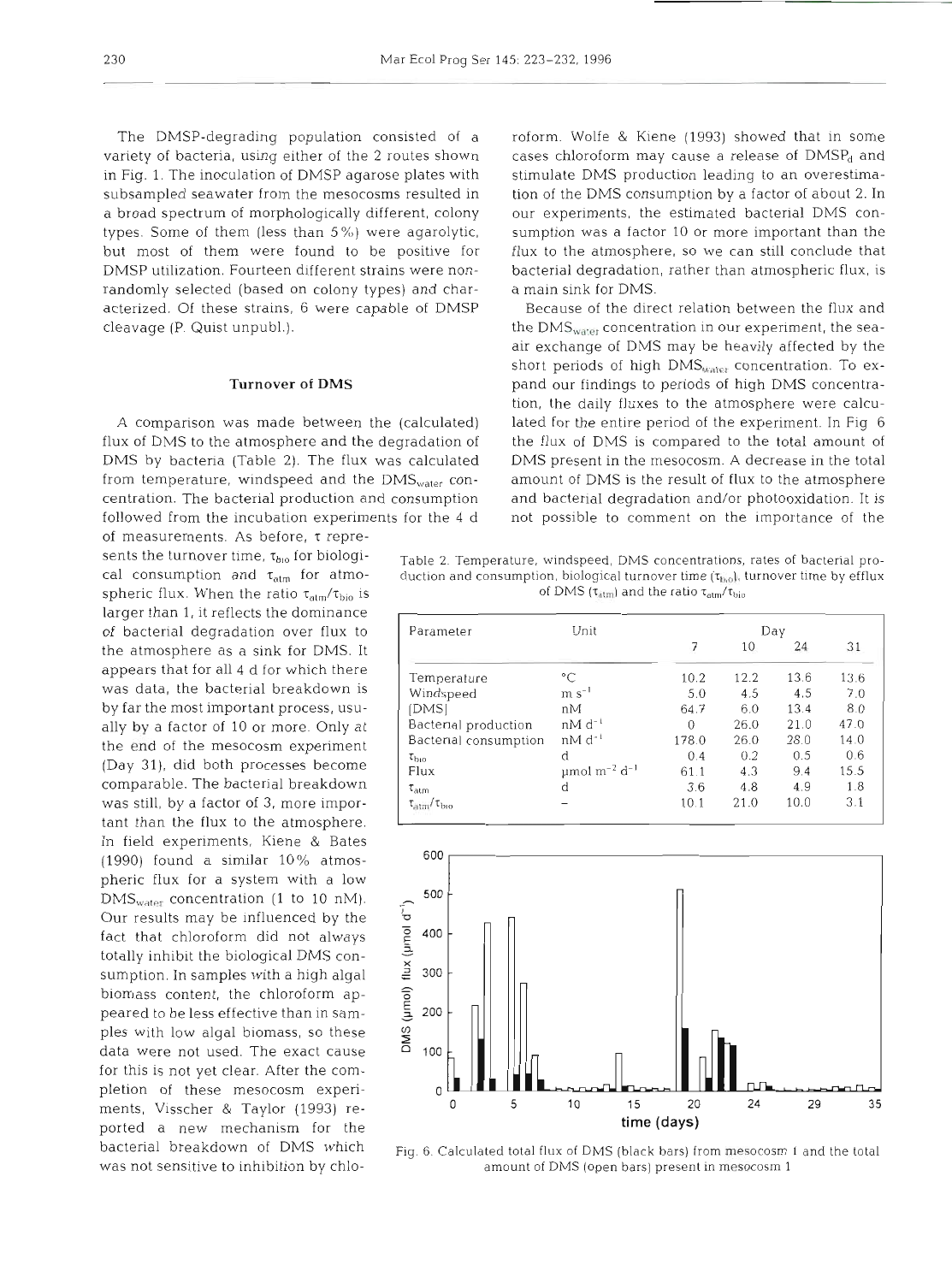atmospheric flux in periods with a high production of DMS, as the  $DMS<sub>water</sub>$  concentration is the net result of production and degradation/efflux. However, in situations where a strong decrease in the DMS concentration is observed, the calculated flux can only be responsible to a minor extent for the decrease in  $\text{DMS}_{\text{water}}$ . During Days 5 to 8 the flux to the atmosphere was very small compared to the amount of DMS that disappeared from the mesocosm. For Days 19 to 24 the flux to the atmosphere appeared to be more important, but the bacterial consumption still remains the dominant sink for DMS (compare Day  $24$  in Table 2 and Fig. 6).

In order to investigate whether the bacterial conversion rates are realistic, a comparison was made with data obtained from cultures of bacterial strains as documented in the literature. In continuous culture experiments, a specific conversion rate of 100 umol DMS mg protein<sup>-1</sup> d<sup>-1</sup> was found for Thiobacillus thioparus (Visscher et al. 1991).

From a bacterial strain isolated from the epidermal surface of Ulva lactuca, conversion rates in the order of 36 and 27 µmol DMS mg protein<sup>-1</sup> d<sup>-1</sup> were measured in continuous culture growth experiments and by monitoring the oxygen consumption in batch cultures, respectively (P. Quist unpubl.). In our experiments described here, a specific conversion rate on the order of 10 to 1000 µmol DMS mg protein<sup>-1</sup>  $d^{-1}$  was found by combining the population density of  $5 \times 10^6$  cells  $1^{-1}$ with the bacterial turnover of DMS (assuming 20 fg protein per cell). As MPNs are most likely an underestimation of the true DMS-utilizing population (due to the selectivity of the medium), the specific uptake rates may be lower under field conditions.

### **Conclusion**

Our data show that DMS release or production is not necessarily associated with the senescent phase of a phytoplankton bloom as found by Kwint & Kramer (1995). The first  $\text{DMS}_{\text{water}}$  peak coincided with the senescent phase of the algae, while the second DMS peak corresponded to a maximum in Phaeocystis sp. cells per litre. Most probably the first DMS peak was an artefact of the experiment caused by the settlement and degradation of algae. During this period  $DMSP<sub>dt</sub>$ , became quickly available and its degradation led to a build up of DMS.

Data on the flux of DMS to the atmosphere, bacterial DMS consumption rates and DMSP turnover show that bacterial consumption is the main sink for DMS even under conditions of high DMS<sub>water</sub> concentrations present during an algal bloom. We found that during a phytoplankton bloom an increasing part of the DMSP produced is not metabolized to DhlS at all, but that the alternative pathway involving DMSP demethylation (Fig. 1) is more important. During the initial phase of a phytoplankton bloom, DMSP may be converted to DMS with high efficiency.

Our results suggest that DMS and DMSP are rapidly cycled in the water column due to bacterial activity and that the flux of DMS to the atmosphere is highly dependent on factors other than the production of cellular DMSP by phytoplankton alone.

Acknowledgements. This study was financially supported by the Netherlands Ministry of Housing, Physical Planning and the Environment National Research Program (project NOLK 026/90). We thank Jacqueline Stefels for testing the effect of chloroform on the DMSP-lyase activity of Phaeocystis sp., and Siem Hoorsman, Marijke van der Meer and Irma van der Veen for their technical assistance.

### LITERATURE CITED

- Andreae MO (1990) Ocean-atmosphere interactions in the global biogeochemical sulfur cycle. Mar Chem 30:1-29
- Ayers GP, Gras JL (1991) Seasonal relationship between cloud condensatlng nuclei and aerosol methanesulphonate in marine air. Nature 353:744-747
- Bates TS, Charlson RJ, Gammon RH (1987) Evidence for the climatic role of marine biogenic sulphur. Nature 329: 319-321
- Belviso S, Buat-Menard P, Nyuyen BC, Claustre H, Neveux J (1993) Slze distribution of dirnethylsulfoniopropionate (DMSP) in areas of the tropical northeastern Atlantic Ocean and the Mediterranean Sea. Mar Chem 44:55-71
- Belviso S, Kim SK, Rassoulzadegan F, Krajka B, Nguyen BC, Mihalopoulos N, Buat-Menard P (1990) Production of dimethylsulfonium propionate (DMSP) and dimethylsulfide (DMS) by a microbial food web. Limnol Oceanogr 35: 1810-1821
- Brimblecombe P, Shooter D (1986) Photo-oxidation of dimethylsulphide in aqueous solution. Mar Chem 19:343-353
- Chambers ST. Kunin CM, Miller D, Hamada A (1987) Dimethylthetin can substitute for glycine betaine as an osmoprotectant molecule for Escherichia coli. J Bacteriol 169:4845-4847
- Charlson RJ, Langner J. Rodhe H. Leovy CB, Warren SG (1991) Perturbation of the northern hemisphere radiative balance by backscattering from anthropogenic sulfate aerosols. Tellus 43:152-163
- Charlson RJ, Lovelock JE, Andreae MO. Warren SG (1987) Oceanic phytoplankton, atmospheric sulphur, cloud albedo and climate. Nature 326:655-661
- Crocker KM, Ondrusek ME, Petty RL, Smith RC (1995) Dimethylsulfide, algal pigments and hght in an Antarctic Phaeocystis sp. bloom. Mar Biol 124:335-340
- Dacey JWH, Blough N (1987) Hydroxide decomposition of DMSP to form DMS. Geophys Res Lett 14:1246-1249
- Dacey JWH, Wakeham SG (1986) Oceanic dimethylsulfide: production during zooplankton grazing on phytoplankton. Science 233:1314 - 1316
- De Man JC (1975) The probability of most probable numbers. Eur J Appl Microbial Biotechnol 1:67-78
- De Souza MP. Yoch DC (1995) Purification and characterisation of dimethylsulfoniopropionate-lyase from an Alcali-